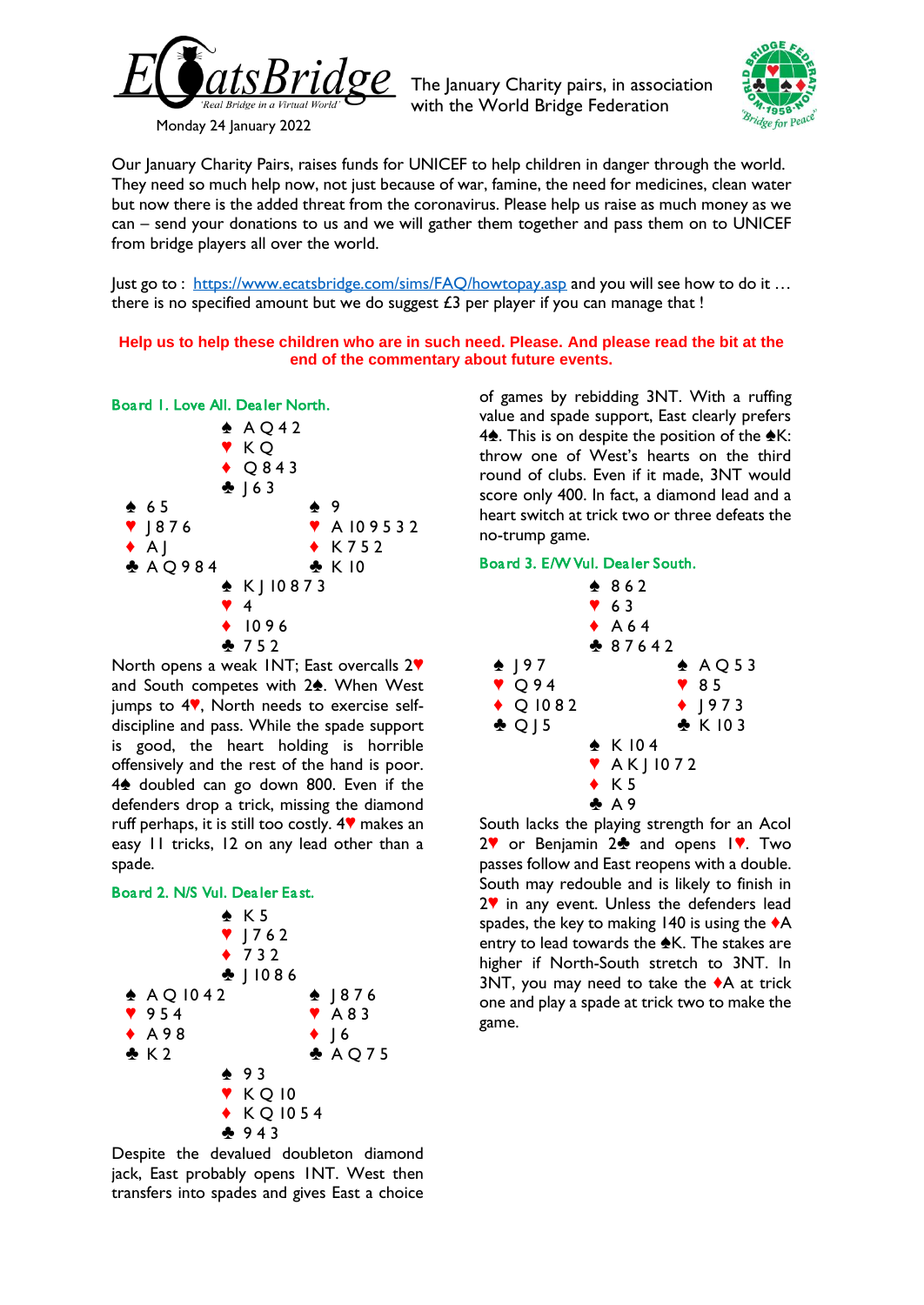

If West passes, North opens 2<sup>4</sup> and South senses the slam possibilities. They will loom even larger if South responds  $2\blacklozenge$  and North jumps to 3NT. Life is much tougher if West opens a weak  $2\mathbf{v}$  or a Multi  $2\mathbf{v}$ . North will find it hard to convey such a high point count. All ways on, someone will need to guess well, and this is not just in the bidding. 'Eight ever nine never' says to try dropping the  $\clubsuit Q$ . However, West's bidding may induce declarer to finesse.

# Board 5. N/S Vul. Dealer North.



Given the vulnerability, West may well get to open 1<sup>2</sup> in North seat. East responds 1<sup>9</sup> and let us say South again passes. In this case, West rebids  $1\spadesuit$  and  $4\spadesuit$  will soon be the contract. 10 tricks are easy via a ruffing club finesse. Indeed an overtrick is on by means of a heart/club squeeze or a second club ruff. If South opens  $3\blacklozenge$  and West doubles for takeout, East may well judge to defend. 3<sup>+</sup> doubled goes for 800 assuming East gets a club ruff.

#### Board 6. E/W Vul. Dealer East.



After East opens  $1\clubsuit$ , South might bid  $2\clubsuit$ , Michaels, to show both majors. Whatever West does North jumps to  $3$ <sup> $\bullet$ </sup> and South goes on to  $4$ . With four top losers,  $4$  has to go down one. This might not matter as East-West can make 130 playing in either minor.  $4\clubsuit$  is the easier make, just needing the diamond guess or a favourable lead. In  $4\diamond$  on a spade lead, declarer has to pick up the trumps and, if South ducks the second round of spades, later finesse the  $\clubsuit 6$ .

## Board 7. Game All. Dealer South.

|           | $\bullet$   1095<br>742<br>$\bullet$ K1092<br>$\clubsuit$ Q 6 |
|-----------|---------------------------------------------------------------|
| $*8632$   | $\triangle$ AQ7                                               |
| ♥ AK      | $\P$ 1096                                                     |
| 4765      | $\triangle$ AQ43                                              |
| ♣ A K 108 | 2 742                                                         |
|           | $\spadesuit$ K4                                               |
|           | $\triangledown$ Q   853                                       |
|           | $\bullet$   8                                                 |
|           | $-1953$                                                       |

If West opens 1NT, weak, it is a moot point whether East raises all the way to game. West will not have stretched to open vulnerable in second seat; then again, 4333 shapes often do not play well. In any case, West would accept if East invites. Nine tricks are there if declarer guesses well. North's lead of the  $\triangle$  may help in reading the spade position. There is also the club suit to negotiate; cashing the ace-king and later leading from dummy is one way to it.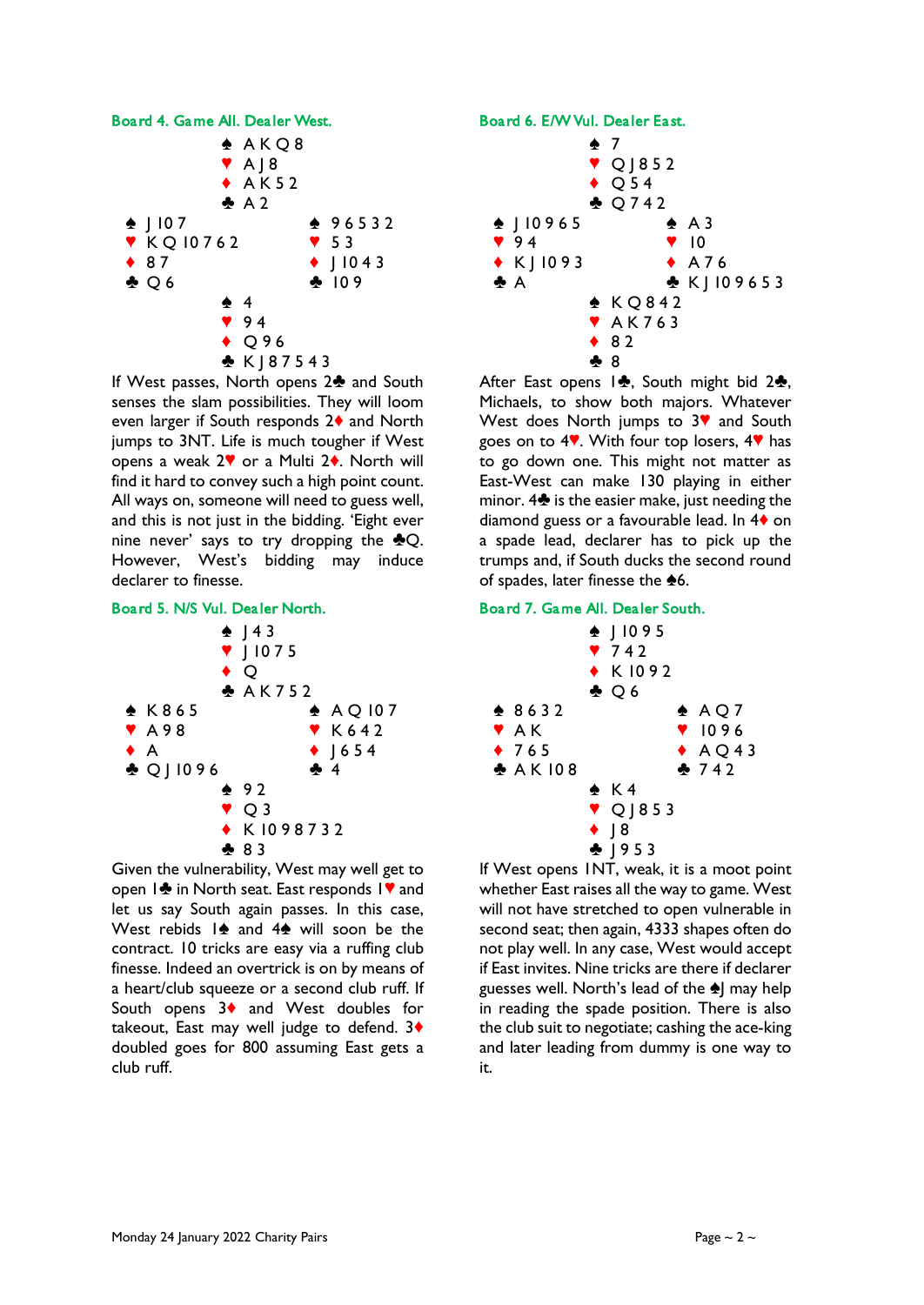

With East-West silent,  $14-2$  $-3$ ,  $-4$   $-4$ seems a fair sequence. South's cue bid of 4<sup>\*</sup> agrees hearts and denies a spade control. Being minimum for the  $3$ <sup> $\blacktriangledown$ </sup> rebid, at least in high cards, North declines to go beyond game. Double dummy declarer can make 12 tricks if East leads a minor: discard a club on a diamond and ruff two clubs. Most will make only 11 for 450. With 11 tricks available in 3NT, any South who decides  $*9-5-3$  is a stopper may score a goal.

### Board 9. E/W Vul. Dealer North.



East-West can make  $5\bullet$ . How they get there, I cannot tell you. They may get no further than 1NT – it depends upon on style whether East opens  $1\spadesuit$  or  $1\clubsuit$  and whether West responds  $\mathsf{I} \blacklozenge$  or  $\mathsf{I} \blacktriangledown$ . If East opens  $\mathsf{I} \blacklozenge$ , South will be in with a take-out double either at once or after West raises to 2<sup>4</sup>. East makes 1NT exactly assuming the defenders get on to their club tricks.  $2\spadesuit$  is also makeable, notwithstanding the 5-1 spade split. North-South can make  $3\clubsuit$ .

### Board 10. Game All. Dealer East.



If South opens  $4\Psi$  (or a Texas  $4\clubsuit$ ), West comes in with  $4\spadesuit$ . North then has no problem in bidding  $5\%$ . East surely competes to  $5\spadesuit$ . If South opens the more pedestrian and theoretically correct  $\mathsf{I}\blacktriangledown$ , North will feel uncomfortable about raising any higher than 3 $\blacktriangledown$ . To defeat 5 $\spadesuit$  North has to find the inspired lead of a low diamond. On any other lead, South loses the diamond ruff.  $5$ doubled is down only one, which means  $6\%$ doubled is also cheaper than game.

### Board 11. Love All. Dealer South.

|     |                           |  |                      | $\bullet$ K1085     |  |                                     |  |
|-----|---------------------------|--|----------------------|---------------------|--|-------------------------------------|--|
|     |                           |  |                      | $\triangledown$ 108 |  |                                     |  |
|     |                           |  |                      | $\bullet$ K85       |  |                                     |  |
|     |                           |  |                      | $A$ A 76            |  |                                     |  |
| ♠ 3 |                           |  |                      |                     |  | $\spadesuit$ A97                    |  |
|     | $\blacktriangledown$ K432 |  |                      |                     |  | $\blacktriangledown$ A $\rfloor$ 65 |  |
|     |                           |  | $\triangle$ AQ 10743 |                     |  | $\bullet$ ] 92                      |  |
|     | $\clubsuit$ $\circ$ 2     |  |                      |                     |  | 2953                                |  |
|     |                           |  |                      | $\triangle$ Q   642 |  |                                     |  |
|     |                           |  |                      | 97                  |  |                                     |  |
|     |                           |  | $\bullet$ 6          |                     |  |                                     |  |
|     |                           |  |                      | $\bullet$ K   1084  |  |                                     |  |

Again, North-South have a paying sacrifice against an opposing game. If declarer gets the clubs right,  $4\spadesuit$  doubled is down only one, cheaper even than conceding a part-score. Of course,  $4\%$  is tough to reach. If they had a free run, East-West might well bid simply  $|\cdot|$ - $|\cdot|$ .  $2$ . In practice, South will come in, most likely with a two-suited bid over  $\sqrt{ }$ . To make  $4$ <sup>\*</sup> East needs to take the heart finesse and, if South leads a diamond, reject the diamond finesse.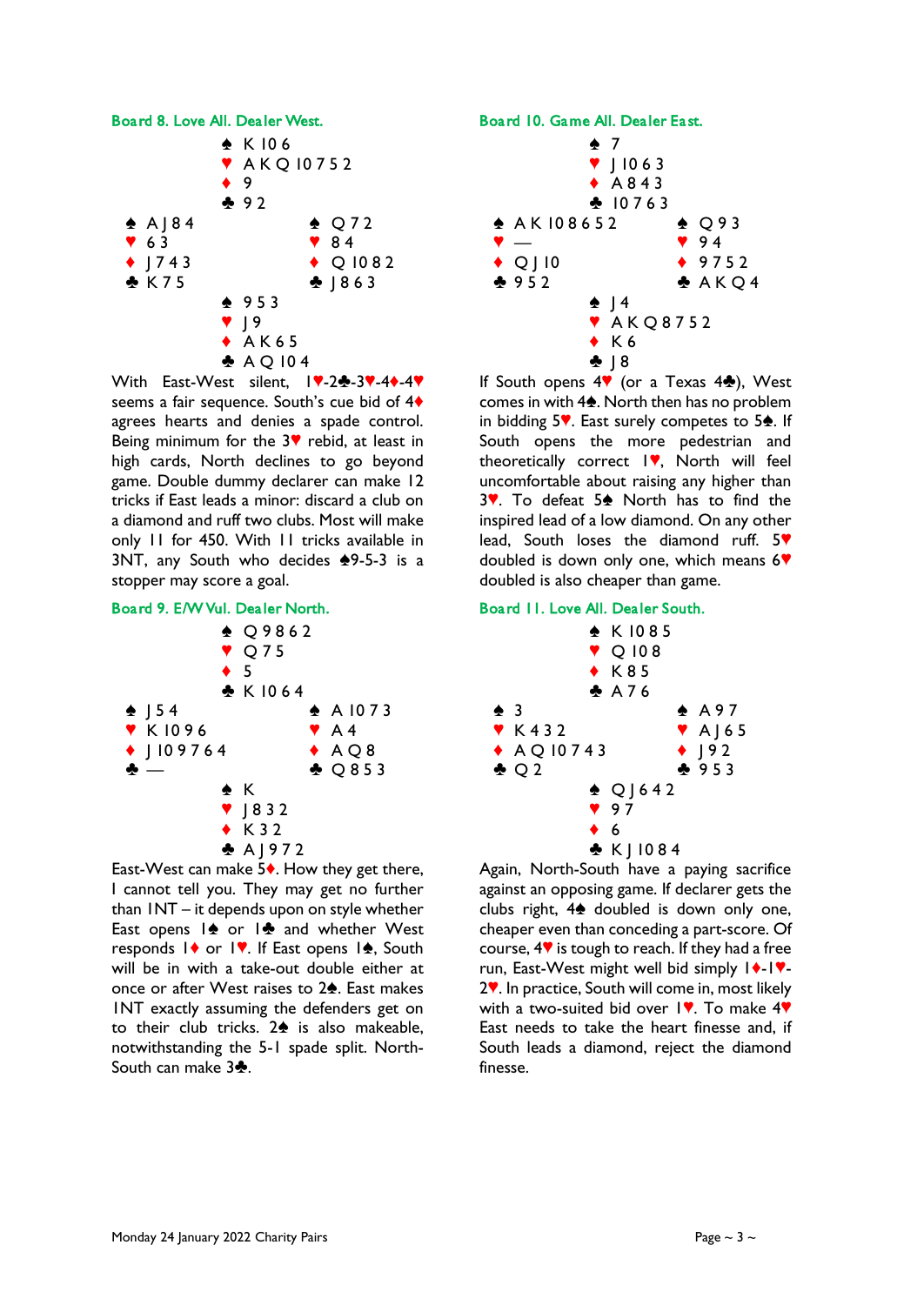

Playing a weak no-trump,  $|\cdot|$ - $|\cdot|$ -INT-3NT is the normal Acol sequence. North has too few high cards to reverse but too many for a simple  $2\blacklozenge$  rebid. The cards lie so well that two overtricks for a score of 660 are possible. If East leads a low club, dummy's ten can win the first trick. If South somehow became declarer, a club lead from West would prevent the eleventh trick. Eleven tricks are also there with hearts as trumps, though this scores only 650.





The freak distributions make it hard to predict the outcome. Three players have a seven-card or longer suit while South has a four-loser hand. The par result is for East-West to sacrifice in 6<sup> $\triangle$ </sup> doubled, going down 800, to stop North-South from making 6<sup> $\bullet$ </sup>. Of course, as East and West each hold an ace, it will be hard for them to judge that  $6$  is making.  $6\clubsuit$  is not on if East leads a heart, while  $7\blacklozenge$  doubled is down 1700, more than any slam (including  $6\P$  doubled).



After East opens  $\vert \bullet \rangle$ , South comes in either with  $\frac{1}{2}$  or a Michaels  $2\bullet$  (both majors). Either way West competes in diamonds. If South has shown both majors, North might well try  $4$ . This is not the deal for a sacrifice. For one thing,  $4\mathbf{V}$  is going down with a trick in each suit to lose. For another, if South scores a ruff,  $5\blacklozenge$  doubled is down 500. If South has shown spades only, North will not be bidding game.

East-West can make  $3\clubsuit$  but will rarely play there.

### Board 15. N/S Vul. Dealer South.



North has a tricky rebid after  $1 \cdot 2 \cdot 2 \cdot 3$ ,  $3\spadesuit$ , 2NT and even pass are all contenders. 2NT would make, though South would probably raise. So long as West does not block the hearts or cover the  $\triangle$  10, 3NT fails with four hearts and another trick to lose. With careful play,  $4\spadesuit$  is on: win the second heart and run the  $\clubsuit$ ]. You lose just a heart, a spade and a club. Ten tricks are easier in diamonds. Unfortunately, 130 loses to anyone who has made 140 or more.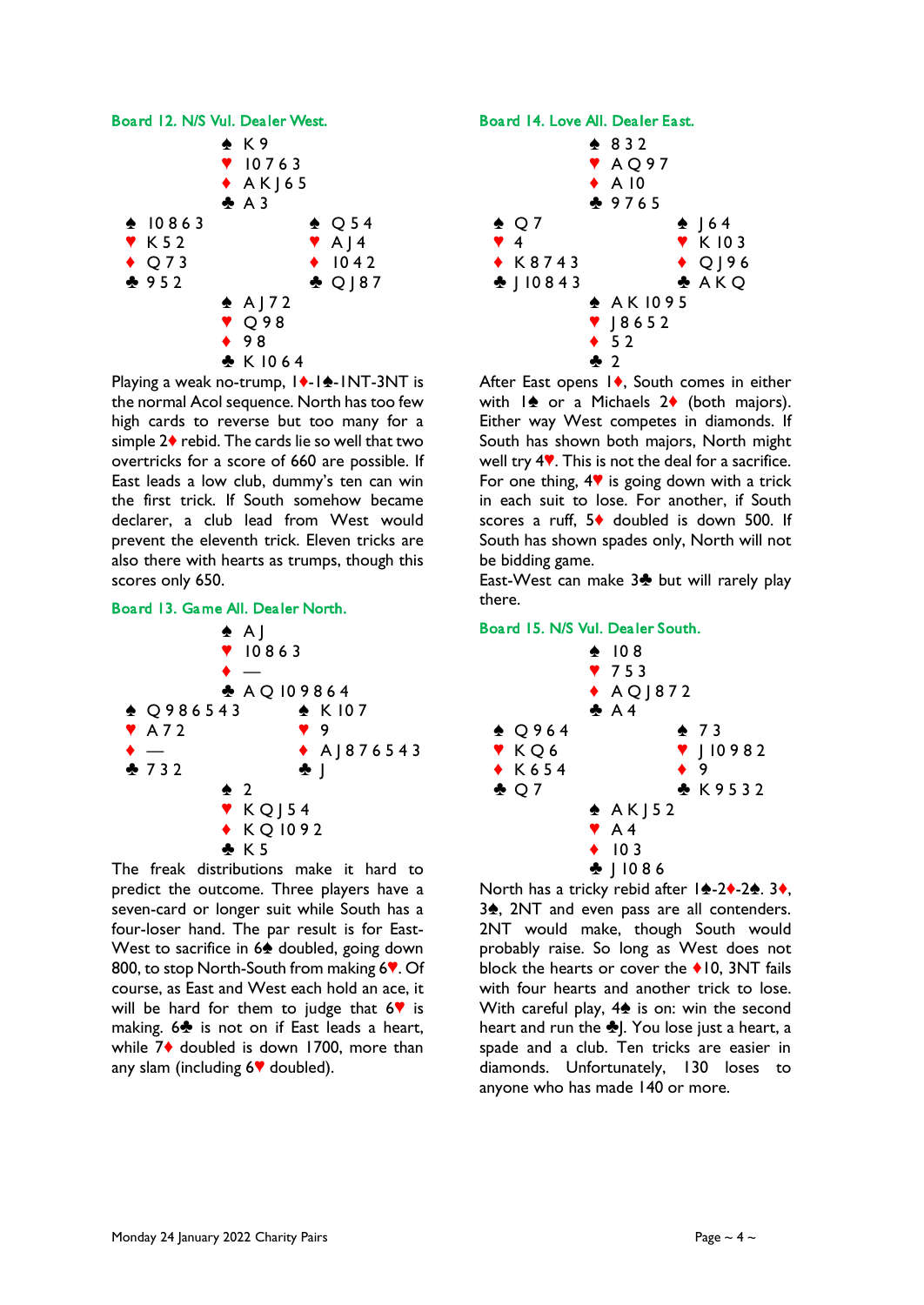

The bidding may begin and end with 1NT from West. With unattractive holdings in all four suits, North leads the  $\sqrt{3}$  and hopes for the best. To say this finds South at home is an understatement. The issue then is whether North blocks the hearts by taking the second round with the ten. Without the blockage, they score the first seven tricks, more if West goes up with the  $K$  on South's switch. For East-West,  $3\diamond$  and  $3\diamond$  are both on. North-South can make  $2\Psi$  (or  $2\clubsuit$ ).

#### Board 17. Love All. Dealer North.



After North opens 2NT it should not matter whether South looks for a fit in either major or just shows the hearts. All routes lead to  $4$ , usually from the North seat. East is hardly going to lead a spade, especially into a 2NT opener, so the defenders should get at least two tricks. If declarer takes an inspired view in the club suit or endplays East, forcing an eventual spade lead into the ace-queen, two is all they get. Making 11 tricks will be worth many matchpoints.

## Board 18. N/S Vul. Dealer East.



3NT is a poor game, needing a spade blockage and more besides. Even if East opens, there are various ways of stopping short:  $\mathbf{1}\cdot\mathbf{1}\cdot\mathbf{2}\cdot\mathbf{4}$ - $2NT$  is one;  $INT-2$  $-2$  $-2NT$  is another. As the cards lie, the defenders get three spades, a heart and presumably a diamond so that 2NT makes exactly.  $3\blacklozenge$  also makes; it will need to be with an overtrick – throwing a spade on a club if the defenders do not cash their spades early – to produce a good score.

### Board 19. E/W Vul. Dealer South.



East may double North's third seat 1NT opener. South is taking out to 2<sup>4</sup> regardless. If East has doubled 1NT, West may double  $2\spadesuit$ . East needs to remove such a double and the partnership needs to stay out of game. Double dummy North-South can make 2<sup>2</sup>, leading the  $\blacktriangledown$  late on and then forcing East to give a ruff and discard.  $2\blacklozenge$  is rather easier to make. 3NT by East fails on a spade lead as South can duck the next spade. 2NT is unbeatable, as is  $3\clubsuit$ .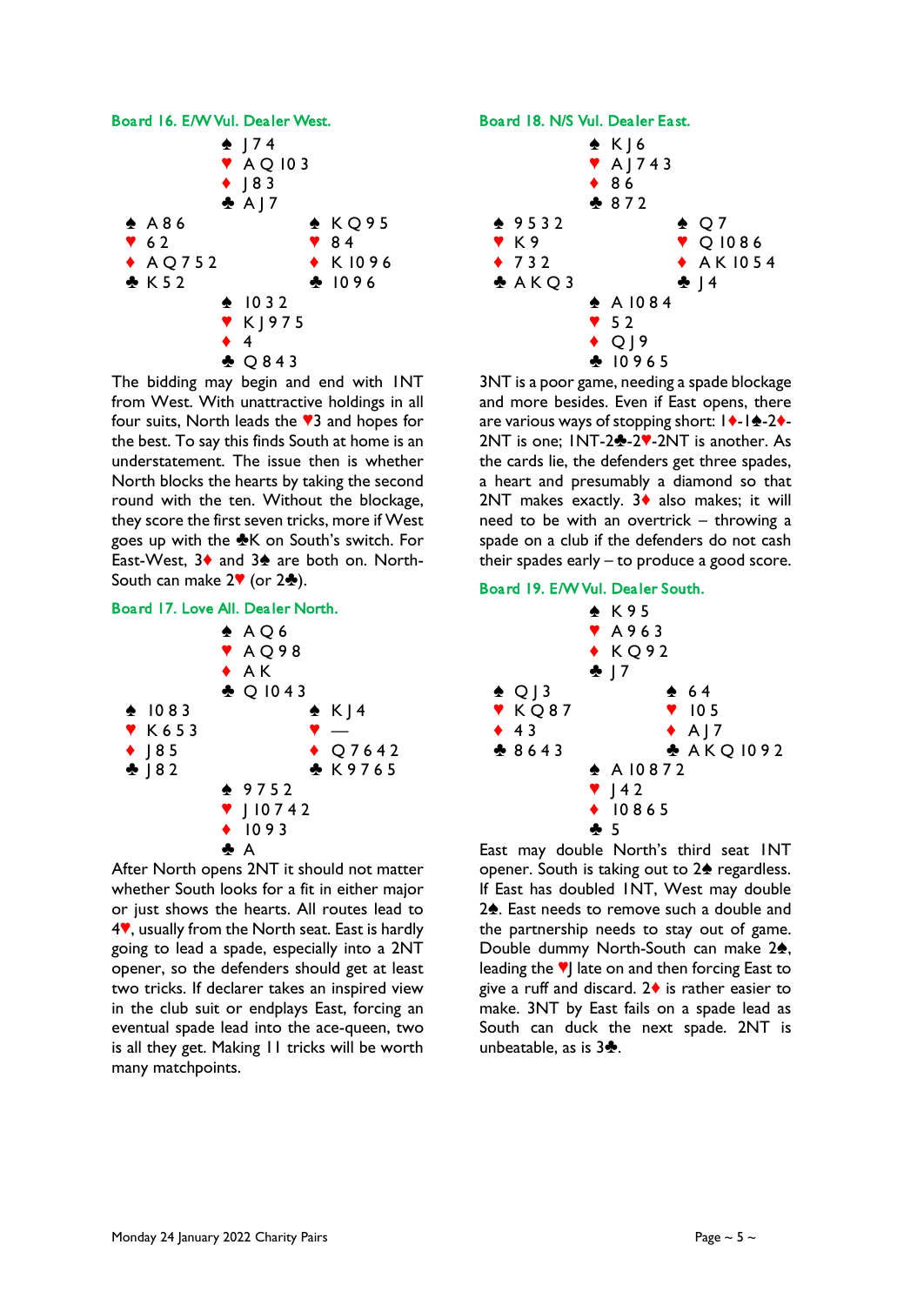

East-West should arrive quickly in  $4\spadesuit$ . East might raise  $|\cdot\>$  all the way to game. West would go on over  $3\spadesuit$  anyway. In theory, North needs to find a club lead to stop any overtricks. In real life, declarer will not risk going down by finessing North for the  $\mathbb{V}$ K. A ruffing finesse, playing South for the  $\nabla K$ , is far safer. If the defenders do take their club tricks, West will not want to any finessing. A crossruff is one way home, as is setting up the fifth heart.





As soon as North opens  $1\spadesuit$ , South is thinking of a slam. Five losers, great controls and super trump support look like all the ingredients required. As North will show limited enthusiasm, it should not be too hard to stay out of  $7\spadesuit$ . There are several of ways to make 12 tricks. Five trumps, three hearts, an ace and two ruffs is one route. If East-West buy the contract, they should get a good score. 7<sup> $\bullet$ </sup> doubled is down 1,400, pipping all the scores of 1,430.



This is a curious deal in any event, especially coming straight after 21. Despite their 5-5 fit and 24 HCP, East-West cannot make even game in spades. They have 9 tricks and no more. Can anyone find a way to 3NT? While East might well open 1NT, West is surely going to look for a spade fit. Actually, the deal belongs to North-South, who can make  $4\clubsuit$ . Unless the defenders are helpful, there is too much work to do to make 11 tricks playing in clubs.

### Board 23. Game All. Dealer South.



What should West bid next if the auction starts as follows: 14-24-24-2NT? Pass, 3+ and 3NT all have some merit. Of course, it may not go that way. East might show the diamond support rather than the heart stoppers and raise to  $3\blacklozenge$ . If you guess well, you can make an overtrick in 3NT. The winning view in diamonds is crucial, as is keeping South to one club trick via a hold up.  $5\diamond$  is the safer game; again, a lot depends upon guessing to play South for the  $\bullet$ .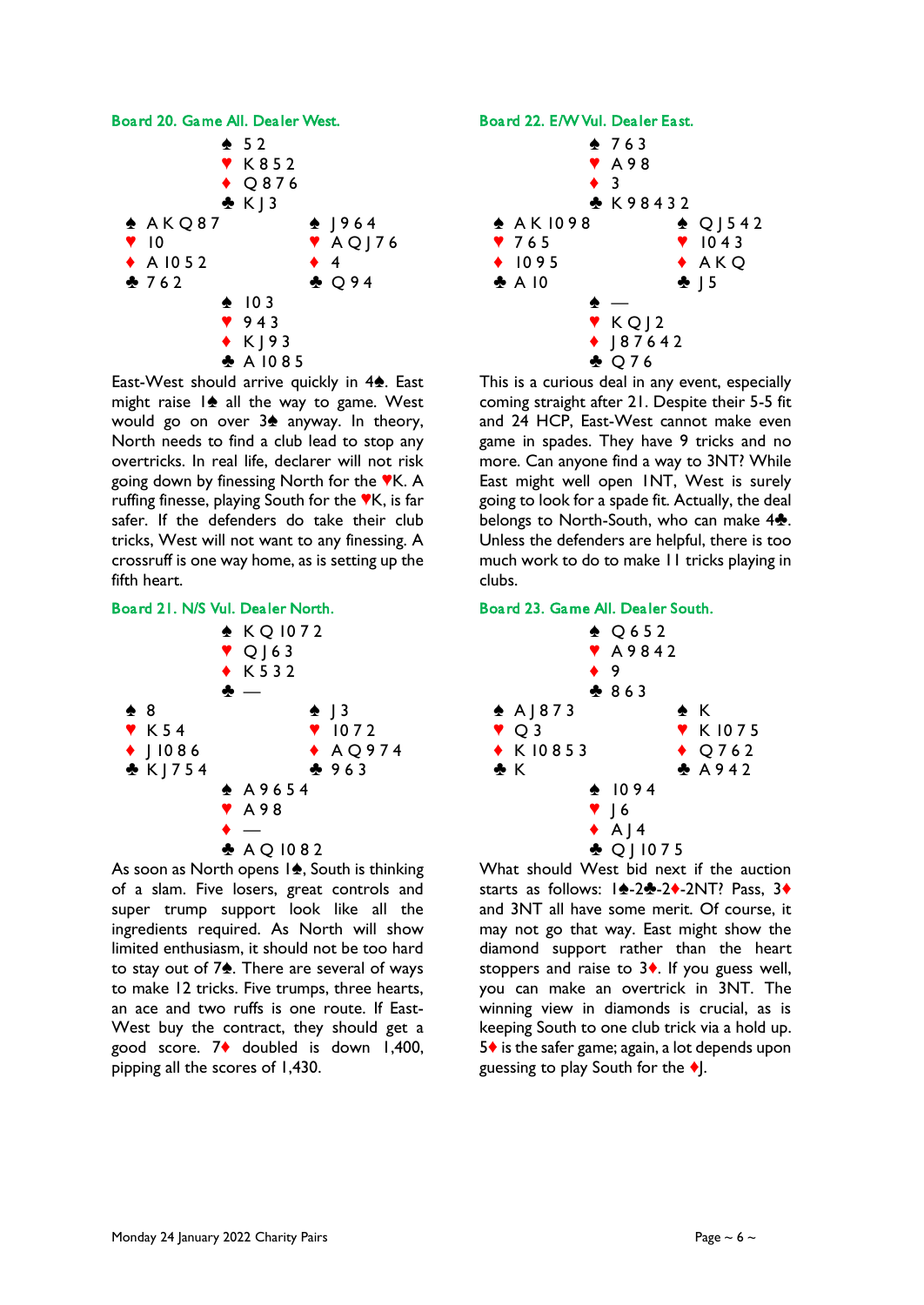

South is likely to get to open in fourth seat. Nothing is perfect. The controls are light for 2<sup>2</sup>. The shape is off-centre for 2NT. An Acol  $2^{\nabla}$  does not look quite right either. Since  $4\triangle$ makes, a successful choice is 2NT. North will then insist on playing in spades. This makes even on a diamond lead as all follow to three rounds of hearts; even if a defender could ruff, it might be with a natural trump trick. 3NT yields the obvious 9 tricks, as does  $4$ .





After East opens  $1\blacklozenge$ , South may bid a redblooded  $4$ <sup> $\blacktriangledown$ </sup> given the vulnerability. This gives West a problem, who may double. To extract 500 from  $4$ <sup> $\blacktriangledown$ </sup> doubled West needs to lead a club very early. West can in fact make  $4\spadesuit$ . You need to play North for a singleton heart and South for a singleton spade, arranging an ending that obliges North to ruff in and lead from the  $\triangle$ K. This seems unlikely unless North doubles  $4\spadesuit$ . 10 tricks are easier in diamonds.





With East-West silent, INT-24-24-2NT-3NT seems a likely auction. With no tens or 5-card suit, North should settle for inviting game. 9 is the par number of tricks. No doubt, some will make 10 and some only 8. A spade lead does put declarer in line for an overtrick. The likelier club is not best as the cards lie but not fatal either. A heart works best, giving nothing away and attacking dummy's entries. You need to play well for 9 tricks on a heart lead.

# Board 27. Love All. Dealer South.

|                     |  |               | $\bullet$ 97    | $\bullet$   10852<br>7542 |  |                   |  |  |
|---------------------|--|---------------|-----------------|---------------------------|--|-------------------|--|--|
|                     |  |               | $\clubsuit$ K 3 |                           |  |                   |  |  |
| ♠ A K 7 4           |  |               |                 |                           |  | $\triangle$ Q93   |  |  |
| $\Psi$ A9           |  |               |                 |                           |  | $Y K$ ] 3         |  |  |
| $\blacklozenge$ A 3 |  |               |                 |                           |  | $\star$ K J 8 2   |  |  |
| $\clubsuit$ Q8742   |  |               |                 |                           |  | $\clubsuit$ A 105 |  |  |
|                     |  | $\clubsuit$ 6 |                 |                           |  |                   |  |  |
|                     |  |               |                 | ♥ Q 1086                  |  |                   |  |  |
|                     |  |               |                 | $\triangle$ Q 10654       |  |                   |  |  |
|                     |  |               | $\cdot$   96    |                           |  |                   |  |  |

With North-South passing,  $|\cdot \cdot|$ -1 $\cdot$ -3NT is a possible auction. East might prefer to bid 3NT directly over  $|\clubsuit$ . South has only one lead to be sure of stopping 12 tricks: the  $\triangle 6$ . Most declarers will have a shot at 12 tricks. All depends upon the club suit. It looks like a 50-50 guess whether to start low to the ten or whether to play ace and another. The former proves the winner today. Unless the lead gives a trick, it takes double-dummy play to make  $6$ .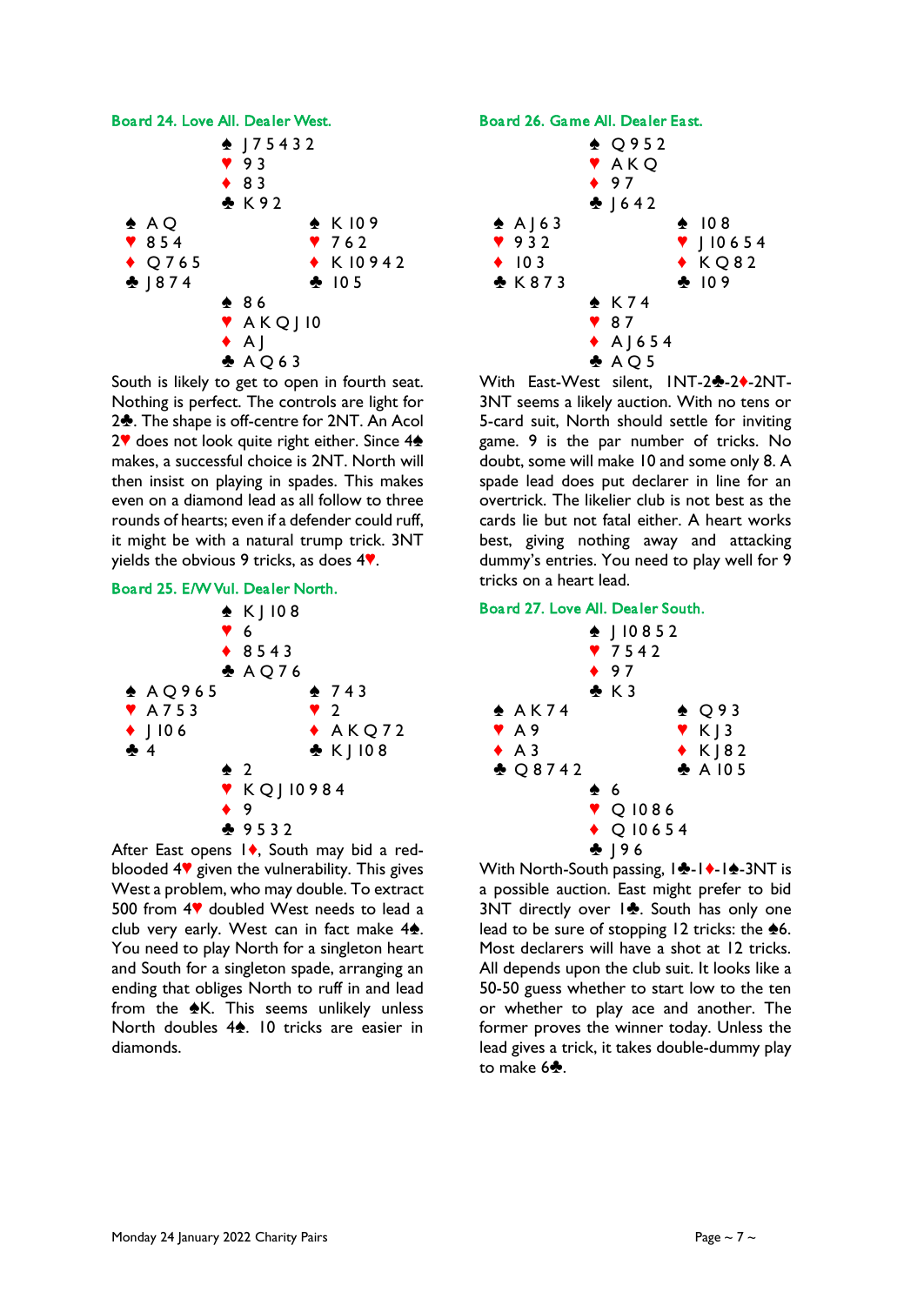

Given the vulnerability, one of West or East is bound to pre-empt. West may have rather more success, with East able to raise and  $4\clubsuit$ cold. If East opens  $3\diamond$ , South may double, when North will choose to defend. Any lead bar a heart can extract 500 from  $3\blacklozenge$  doubled. What is good for one side should be bad for the other. So it proves. If South plays in  $4\spadesuit$ , only a heart defeats it. On any other lead declarer can draw trumps and avoid losing a diamond ruff.





Having opened  $\mathsf{I}\blacktriangledown$  in fourth seat, West raises East's 1NT response to 2NT and finishes as dummy in 3NT. On a spade lead, East can come to 9 tricks, albeit via the unusual play of ducking the first heart and later endplaying South.  $4$  is the easier game the way the cards lie. Courtesy of the winning diamond finesse and reasonable club layout, West loses three trump tricks but nothing else. 5 card majorites, who have a better chance of reaching  $4$ , may do well.



 $* A 9 8 4$  $632$ 

If West looks favourably on the three tens and opens 2NT, East will look for game and a major-suit fit. If West opens  $\mathbf{1}\cdot\mathbf{3}$ , as seems more normal, East will do well to dredge up a  $1$  response. You can make  $4$ , though not everyone will as declarer may need an inspired view in the diamond suit. West can make 2NT, again probably depending on good guesswork. West should make 110 in clubs or diamonds. Any score better than 120 should be very useful.

## Board 31. N/S Vul. Dealer South.

|                             | $\triangle$ KQ]<br><b>V</b> K1086<br>$\triangle$ A 1075<br>$\clubsuit$ Q 2 |                 |  |
|-----------------------------|----------------------------------------------------------------------------|-----------------|--|
| $\spadesuit$ 10943          |                                                                            | $* 852$         |  |
| $\blacktriangledown$ AQ   5 |                                                                            | 93              |  |
| ٠                           |                                                                            | $\bullet$ K8432 |  |
| $-18643$                    |                                                                            | A 97            |  |
|                             | $\spadesuit$ A76                                                           |                 |  |
|                             | 9742                                                                       |                 |  |
|                             | $\bigstar$ Q $\bigcup$ 96                                                  |                 |  |
|                             | ♣ K105                                                                     |                 |  |

With 25 HCP between them, all suits stopped and no major-suit fit, North-South are likely to reach  $3NT$ . The good news is that  $TA$  is onside, the bad that the  $\clubsuit$ ] and  $\blacklozenge$ K are not. On the best lead of spade, it takes the inspired line of going up with the  $A$  and leading a heart to the ten to make 9 tricks. Not many people are going to do that. Many will go down, losing two hearts, a diamond, a club and a long spade. The diabolical diamond division defeats 3<sup>+</sup>.